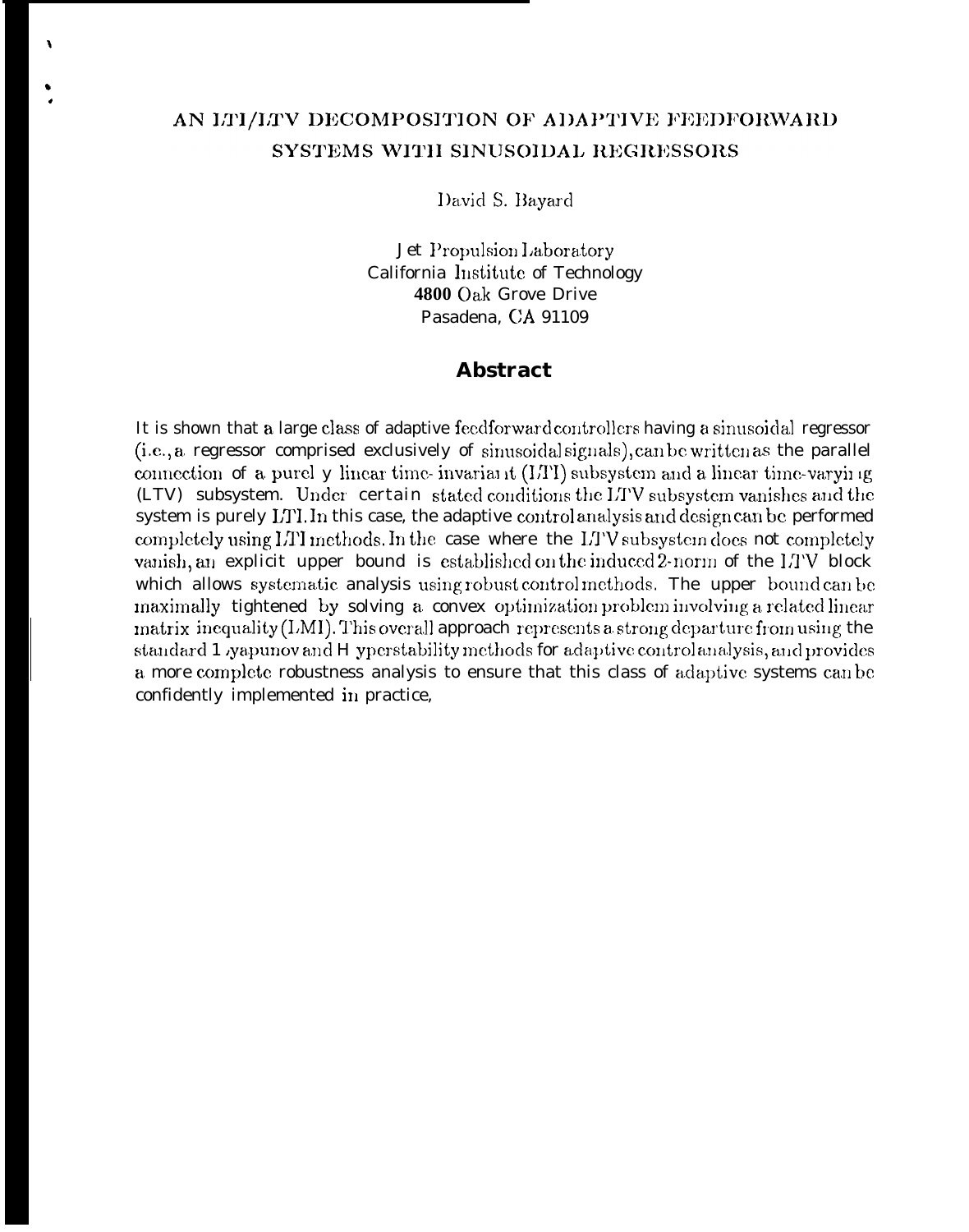### $\mathbf 1$ **INTRODUCTION**

A large number of adaptive systems used in practice (e.g., for adaptive signal processing, noise canceling) acoustics, vibration suppression, etc.), have regressors which contain sinusoidal excitations. In certain cases, such systems have been found to admit exact finite- dime~]siona.l linear time-invariant (LTI) representations [7] [1 0] [1 1][5] [18]. Recently, a necessary and sufficient condition, denoted as the XO condition [I] [2], has been found which characterizes precisely when such LTI representations exist. Such cases are important because in contrast to nonlinear and/or time-varying representations, the stability, convergence and robustness properties of LTI systems can be completely characterized using standard methods.

Unfortunately, it is not always possible to satisfy the XO condition exactly. For example, it has been shown in Bayard [1] that a regressor formed by filtering sinusoids through a Tap Delay Line (TDL) will only satisfy the XO condition exactly in the limit as the number of taps increases to infinity. As another example, implementations based on paired sine/cosine regressors will satisfy the XO condition exactly only if successive pairs of elements of the regressor arc perfectly matched with respect to gain and are exact 1 y 90 degrees out of phase. Clearly, in practice it is difficult to satisfy the XO condition exactly, Hence, it is desired to establish representations and robustness analysis for the general case.

In the present paper, it is shown that a large class of adaptive systems with sinusoidal regressors can be written as the parallel connection of a purely LTI block and an LTV Mock. An explicit upper bound is given on the induced 2-norm of the LTV block which allows systematic analysis using robust control methods. The upper bound can be maximally tightened by solving a related convex optimization problem involving a linear matrix inequality (LM 1), and solved using available software packages. As desired (for consistency with earlier results), the norm-bound vanishes when the XO condition is satisfied leading to a purely LTI system. An example is given showing a complete robustness aria.lysis of an adaptive system with a single-tone sine/cosine regressor where there are errors in the implementation. All results in this paper arc based on the analysis in a recent report [1].

### $\mathbf{2}$ **BACKGROUND**

## 2.1 Adaptive Systems with Harmonic Regressors

The configuration to be studied is shown in Figure 2.1. An estimate  $\hat{y}$  of some signal y is to be constructed as a linear combination of the elements of a regressor vector  $x(t) \in RN$ , *i.e.*,

*Estimated Signal* 

$$
\widehat{y} = w(t)^T x(t) \tag{2.1}
$$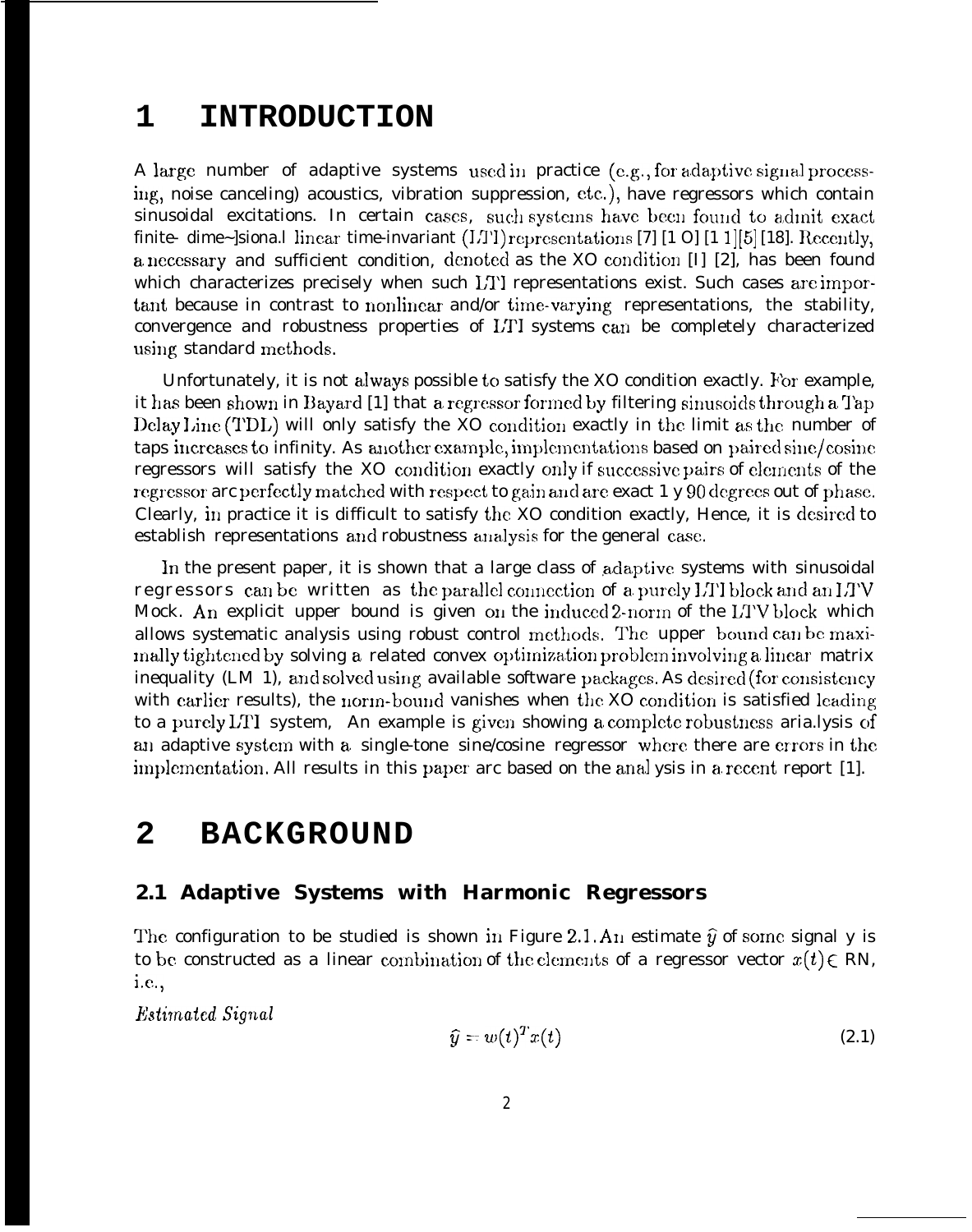where w(t)  $\in \mathbb{R}^N$  is a parameter vector which is tuncd in real-time using the adaptation algorithm,

### *Adaptation A lgoriihm*

.

$$
w = \mu \Gamma(p)[\tilde{x}(t)e(t)] \tag{2.2}
$$

Here, the notation  $\Gamma(p)[\cdot]$  is used to denote the multivariable LTI transfer function  $\Gamma(s) \cdot I$ where  $\Gamma(s)$  is any LTI transfer function in the Laplace s operator (the differential operator p will replace the I,aplace operator s in all tirnc-domain filtering expressions); the term  $c(t) \in R<sup>1</sup>$  is an error signal;  $\mu > 0$  is an adaptation gain; and the signal  $\tilde{x}$  is obtained by filtering the regressor  $x$  through any stable filter  $\hat{S}(p)$ , i.e.,

*Regressor Filtering*

$$
\tilde{x} = F(p)[x] \tag{2.3}
$$

The notation  $F(p)[.]$  denotes the multivariable LT1 transfer function  $F(s) \cdot I$  with SISO filter  $F(s)$ , acting on the indicated vector time domain signal.

For the. purposes of this paper, it will be assumed that the regressor  $x$  can be written as a linear combination of m distinct sinusoidal components  $\{\omega_i\}_{i=1}^{\overline{m}}, 0 < \omega_1 < \omega_2 < \ldots < \omega_m,$ where the frequencies have been ordered by size from smallest to largest. Equivalentl y, it is assumed that there exists a matrix  $\mathcal{X} \in \mathbb{R}^{N \times 2m}$  such that,

*Harmonic Regre990r*

$$
x = \mathcal{X}c(t) \tag{2.4}
$$

$$
c(t) = \left[\sin(\omega_1 t), \cos(\omega_1 t), \dots, \sin(\omega_m t), \cos(\omega_m t)\right]^T \in R^{2m} \tag{2.5}
$$

Equations (2, 1)-(2.5) taken together will be referred to as a *harmonic adaptive system*. Collectively, these equations define an important open-loop mapping from the error signal c to the estimated output  $\hat{y}$ . Because of its importance, this mapping will be demoted by the special character  $H$ , i.e.,

$$
\hat{y} = \mathcal{H}[c] \tag{2.6}
$$

The special structure of  $H$  is depicted in Figure 2.1.

Most generally  $\mathcal H$  is a linear time-varying (LTV) operator. However, the main results of this paper show that  $H$  can always be written as the parallel connection of an LT1 subsystem and an LTV subsystem where the "size" of the LTV subsystem is ch aracterized in terms of a norm bound. This provides an important alternative representation of the adaptive system, particularly in cases (often occuring in practice) where the norm bound on the LTV perturb ation is small.

**REMARK 2.1** The definition of  $\Gamma(s)$  is left intentionally general to include analysis of the gradient algorithm (i.e., with the choice  $\Gamma(s) = 1/s$ ), the gradient algorithm with leakage (i.e.,  $\Gamma(s) = 1/(s+\sigma); \sigma \ge 0$ ), proportional-plus-integral adaptation (i.e.,  $\Gamma(s) = k_p + k_i/s$ ), or arbitrary linear adaptation algorithms of the designer's choosing, Adaptation laws which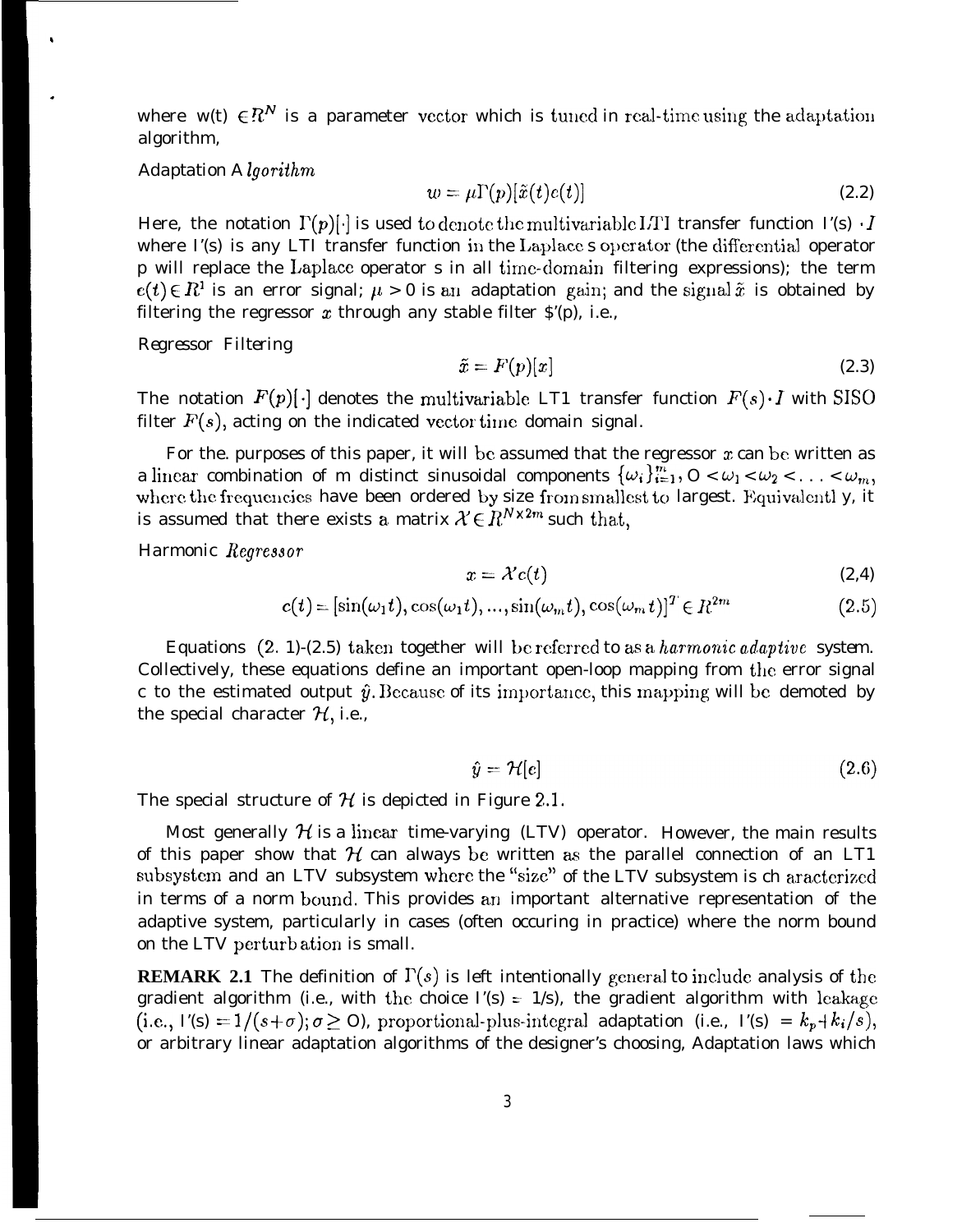

Figure 2.1: LTV operator  $\hat{y} = \mathcal{H}[c]$  for adaptive system with harmonic. regressor x, adaptation law  $\Gamma(s)$ , and regressor filter  $F(s)$ .

are nonlinear or normalized (e.g., divided by the norm of the regressor), are not considered here since they do not have an equivalent LTI representation  $\Gamma(s)$ .

**REMARK** 2.2 The use of the regressor filter  $F(s)$  is (2.3) allows the unified treatment of many important adaptation algorithms including the well-known Filtered-X algorithm from the signal processing literature [16] [11] [4] [1 7], and the Augmented Error algorithm of Monopoli [9]. Since x is comprised purely of sinusoidal components and  $F$  in (2.3) is stable, all subsequent analysis will assume that the filter output  $\tilde{x}$  has reached a steady-state condition,

#### LT1 **REPRESENTATIONS** 3

The following result taken from [I] [2] will be needed, which gives necessary and sufficient conditions for the operator  $H$  to be LTI.

**THEOREM 3.1 (LTI Representation Theorem)** Let the regressor  $x(t)$  in the adaptive system (21) -(2. S) be given by the general multitoncharmonic expression (2.4)(2.5)<br>where the frequencies  $\{\omega_i\}_{i=1}^m$  are distinct, nonzero, and  $|F(j\omega_i)| > 0$  for all i.

Then.

The mapping  $H$  from e to  $\hat{y}$  is exactly representable as the linear time-invariant  $(i)$ operator,

$$
\mathcal{H}: \quad \hat{y} = \bar{H}(p)e \tag{3.1}
$$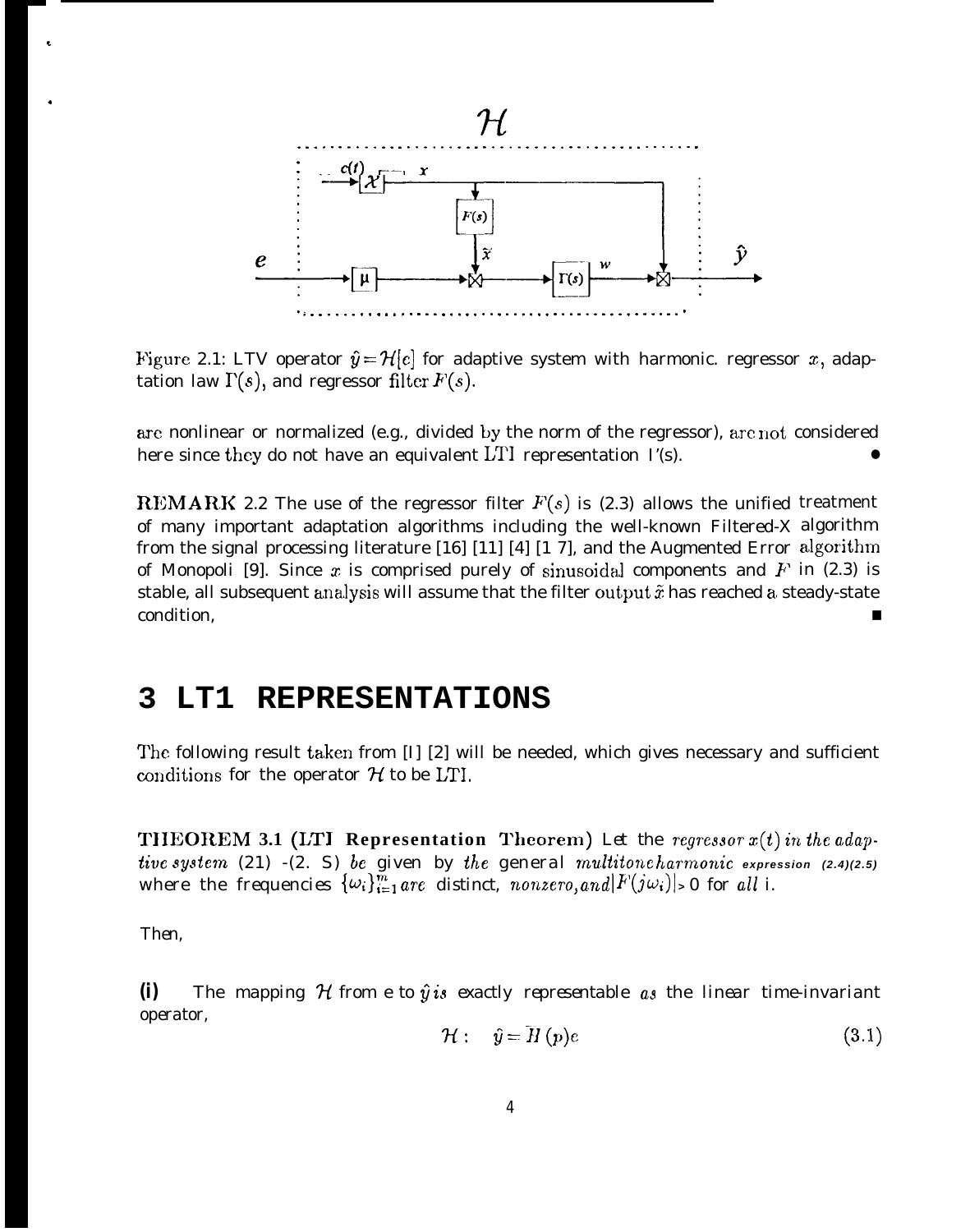**if** and only if the matrix  $X$  in (2.4) satisfies the following X-Orthogonality (XO) condition,

*X- Orthogonality (XO) Condition:*

.

trix 
$$
\mathcal{X}
$$
 in (2.4) satisfies the following X- Orthogonality(XO) condition.  
\n
$$
\mathcal{X}^T \mathcal{X} \dots D^2
$$
\n(3.2)  
\n
$$
D^2 \triangleq \begin{bmatrix}\n d_1^2 \cdot I_{2 \times 2} & 0 & \dots & 0 \\
0 & \ddots & \ddots & \vdots \\
\vdots & \ddots & \ddots & 0 \\
0 & \dots & 0 & d_m^2 \end{bmatrix} \in R^{2m \times 2m}
$$
\n(3.3)  
\n
$$
\dots m \text{ are scalars and } I_{2x} \in R^{2 \times 2} \text{ is the matrix identity.}
$$

*where,*  $d_i^2 \geq 0, i = 1, \ldots$  *m* are scalars and  $1_{2x} \in R^{2 \times 2}$  is the matrix identity.

(ii) H(s) in *(9.1) is* given in *closed-form as,*

$$
\overline{H}(s) = \mu \sum_{i=1}^{m} d_i^2 \cdot H_i(s)
$$
\n(3.4)

*m*

 $\chi^T \chi' \dots l^2$  (3.2)

$$
H_i(s) = \frac{F_R(i)}{2} \Big[ \zeta(s - j\omega_i) + \Gamma(s + j\omega_i) \Big) + \frac{F_I(i)}{2j} \left( \Gamma(s \cdot j\omega_i) \Gamma(s + j\omega_i) \right) \qquad (3.5)
$$

$$
F_R(i) \triangleq \operatorname{Re}(F(j\omega_i)); \ F_I(i) \triangleq \operatorname{Im}(F(j\omega_i)) \tag{3.6}
$$

**DEFINITION** 3.1 The matrix  $\mathcal{X}^T \mathcal{X} = D^2$  having the special pairwise diagonal structure *(S'. 9) in Theorem S'.1 is defined as the* **confluence matrix** *associated with a particular harmonic adaptive system*  $(2. 1)-(2.5)$ ,

Without loss of generality, the confluence matrix will be assumed to be nonsingular, i.e.,  $D^2$  > 0, since any zero diagonal pair  $d_i^{\,\scriptscriptstyle{z}}\cdot\,{\it1}_{\scriptscriptstyle{2X2}},\,\,d_i^{\scriptscriptstyle{z}} = O\,\text{in}\,\,D^{\scriptscriptstyle{z}} > 0$  corresponds to a distinct frequency  $\omega_i$  which can be removed from the definition of  $c(t)$  in (2.5), reducing the value of m accordingly,

**DEFINITION 3.2** A minimal realization of an *LTI harmonic adoptive* system (2,1)-(2.5) is defined by the regressor choice  $x_1 = \mathcal{X}_1 c(t)$  where  $\mathcal{X}_1 \in \mathbb{R}^{2m \times 2m}$  is any square *matrix factor of its confluence matrix*  $D^2 > 0$ *, <i>i. e.*,

**DEFINITION 3.3 Tonal canonical form is** *defined a.~ the unique minimal realization of an LTI harmonic adaptive system* (2.1)-(2.5) *specified by the regressor choice*  $x_1 = \lambda_1 c(t)$ where  $\mathcal{X}_1 \in \mathbb{R}^{2m} \times 2m$  is the unique positive diagonal square-root  $\mathcal{X}_1 = D > 0$  of its confluence *matriz D<sup>2</sup> . u*

The following Corollary to Theorem 3.1 will be useful for a later example,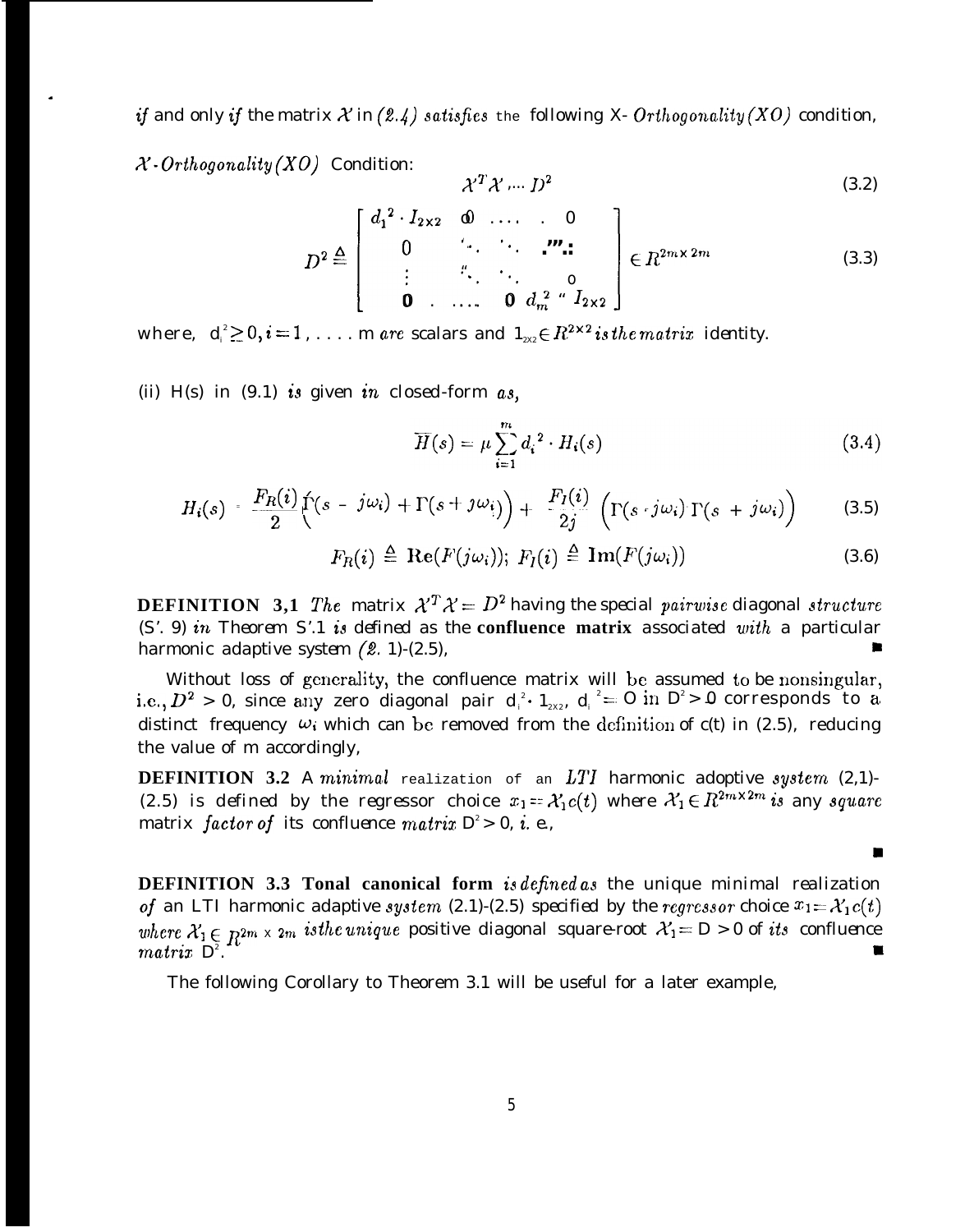COROLLARY 3.1 (Gradient Algorithm with Leakage) Assume that the adaptive system with harmonic regressor  $(2. 1)-(2. 5)$  is specified as the gradient adaptive algorithm with leakage, a.e.,

$$
\dot{w} = -\sigma w + x(t)c(t) \tag{3.7}
$$

 $\blacksquare$ 

for some value of the leakage parameter  $\sigma \geq 0$  (cf., Ioannou and Kokotovic [8]). Then, if the XO condition of Theorem S.1 is satisfied, the LTI expression  $(3.1)$  for 'H is given by,

$$
H(s) = \mu \quad \sum_{i=1}^{m} \phi_{\sigma}^{s} s + \omega + \phi_{\sigma}^{s} s + \phi_{\sigma}^{s} \tag{3.8}
$$

**PROOF:** Result (3.8) follows by substituting,  $\Gamma(s) = \frac{1}{s+\sigma}$ ;  $\sigma \ge 0$ , and  $F(s) = 1$  in Theorem 3.1, and rearranging.

#### 4 LTI/LTV DECOMPOSITION THE

The main result is given next, showing that in the general case where the XO condition is not satisfied, the mapping  $H$  can always be decomposed into a *parallel connection* of an LTI subsystem and an LTV perturbation,

THEOREM 4.1 (LTI/LTV Decomposition) Consider -the adaptive system (2.1)-(2.9) with harmonic regressor  $(2.4)(2.5)$ . Then,

(i) In general the mapping  $H$  from  $c$  to  $\hat{y}$  can be expressed as the parallel connection of an LTI block  $H(s)$ , and an LTV perturbation block  $\tilde{A}$ ,

$$
\mathcal{H}: \quad \hat{y} = \overline{H}(p)c + \tilde{\Delta}[c] \tag{4.1}
$$

where.

$$
\overline{H}(s) \triangleq \mu \sum_{i=1}^{m} d_i^2 \cdot H_i(s) \tag{4.2}
$$

$$
\tilde{\Delta}[e] \quad \stackrel{\Delta}{=} \mu c(t)^T \Delta \Gamma(p) \Big[ \mathcal{F}c(t)c \Big] \tag{4.3}
$$

$$
A \stackrel{\Delta}{=} \mathcal{X}^T \mathcal{X} - D^2 \tag{4.4}
$$

$$
\mathcal{F} \stackrel{\Delta}{=} blockdiag\{\mathcal{F}_i\} \in R^{2m \times 2m} \tag{4.5}
$$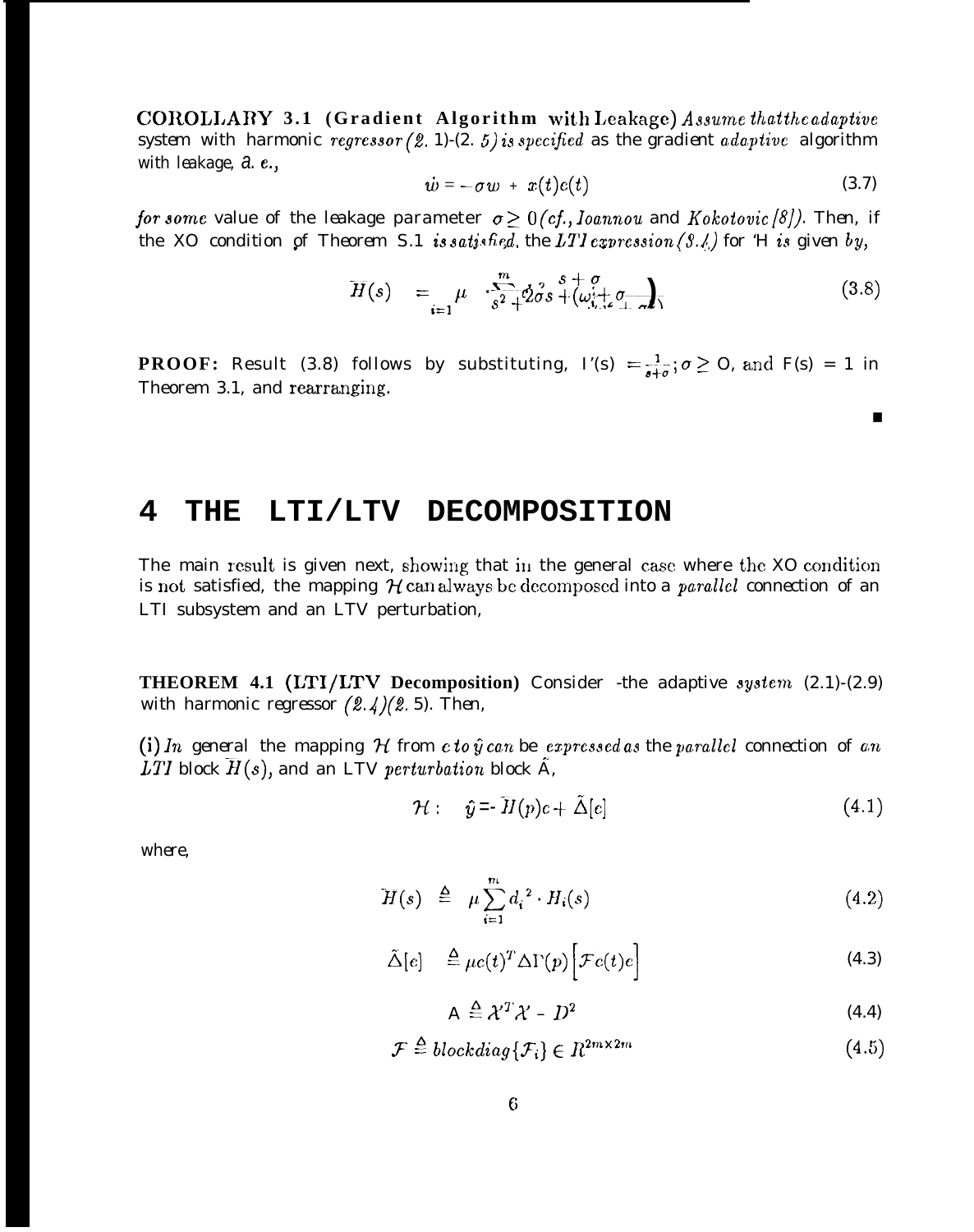$$
\mathcal{F}_i \triangleq \left[ \begin{array}{cc} \binom{m}{i} & F_I(i) \\ -F_I(i) & F_R(i) \end{array} \right] \in R^{2 \times 2}; \quad \text{for } i = 1, ..., m \tag{4.6}
$$

$$
F_R(i) \stackrel{\Delta}{=} \mathbf{Re}(F(j\omega_i)); F_I(i) \stackrel{\Delta}{=} \mathbf{Im}(F(j\omega_i)) \tag{4.7}
$$

and where  $H_i(s)$  is as defined in (9.5) of Theorem S.1, and  $D^2$  *is chosen (?~on-uniquely)* as *any* matrix of the  $2 \times 2$  block-diagonal form  $(3.3)$ .

*(ii)* If the adaptation law  $I'(s)$  is stable with infinity norm  $||\Gamma(s)||_{\infty}$ , then the gain of the *LTV perturbation can be bounded from above as,*

$$
||\tilde{\Delta}||_{2i} \le \mu m \bar{\sigma}(\Delta) ||\Gamma(s)||_{\infty} \max_{i} |F(\omega_{i})|
$$
\n(4.8)

*where*  $||\cdot||_2$  *denotes the induced*  $\mathcal{L}_2$ -norm of the indicated operator.

## **PROOF:**

.

Proof of (i): Substituting (2.4) and the relation  $\tilde{x} = F(p)[\chi(c(t))] = X.Fe(t)$  into (2.1)-(2.3) gives,

$$
\hat{y} = \mu x(t)^T \Gamma(p) \tilde{x}(t) e
$$
\n(4.9)

$$
= \mu c(t)^T \lambda^T \lambda^T \cdot \Gamma(p) \left[ \mathcal{F}c(t)c \right]
$$
\n(4.10)

Decompose  $\mathcal{X}^T \mathcal{X}$  into two distinct parts using the identity,

$$
\mathcal{X}^T \mathcal{X} = D^2 + (\mathcal{X}^T \mathcal{X} - D^2) = D^2 + A \tag{4.11}
$$

Substituting identity (4.1 1) into (4,10), and expanding gives two distinct subsystems,

$$
\hat{y} = \mu c(t)^T D^2 \cdot \Gamma(p) \Big[ \mathcal{F}c(t) c \Big] + \mu c(t)^T \Delta \cdot \Gamma(p) \Big[ \mathcal{F}c(t) c \Big]
$$
\n(4.12)

By the results of Theorem 3.1 the LTI part  $H(s)$  is uniquely associated with the operator containing the  $D^z$ term, and the LTV part A is uniquely associated with the operator containing the A term in (4.12).

Proof of (ii): This result follows by standard signal norm bounding methods, and only a. brief outline is given. Let,

$$
y_{\Delta} \stackrel{\Delta}{=} \tilde{\Delta}[e] = \mu c^T \Delta \Gamma(p) [\mathcal{F}ce] = \mu ||\beta^T \eta||_2 \tag{4.13}
$$

where,

$$
\beta \triangleq \Delta^T c \tag{4.14}
$$

$$
\eta \triangleq \Gamma(p)[\mathcal{F}ce] \tag{4.15}
$$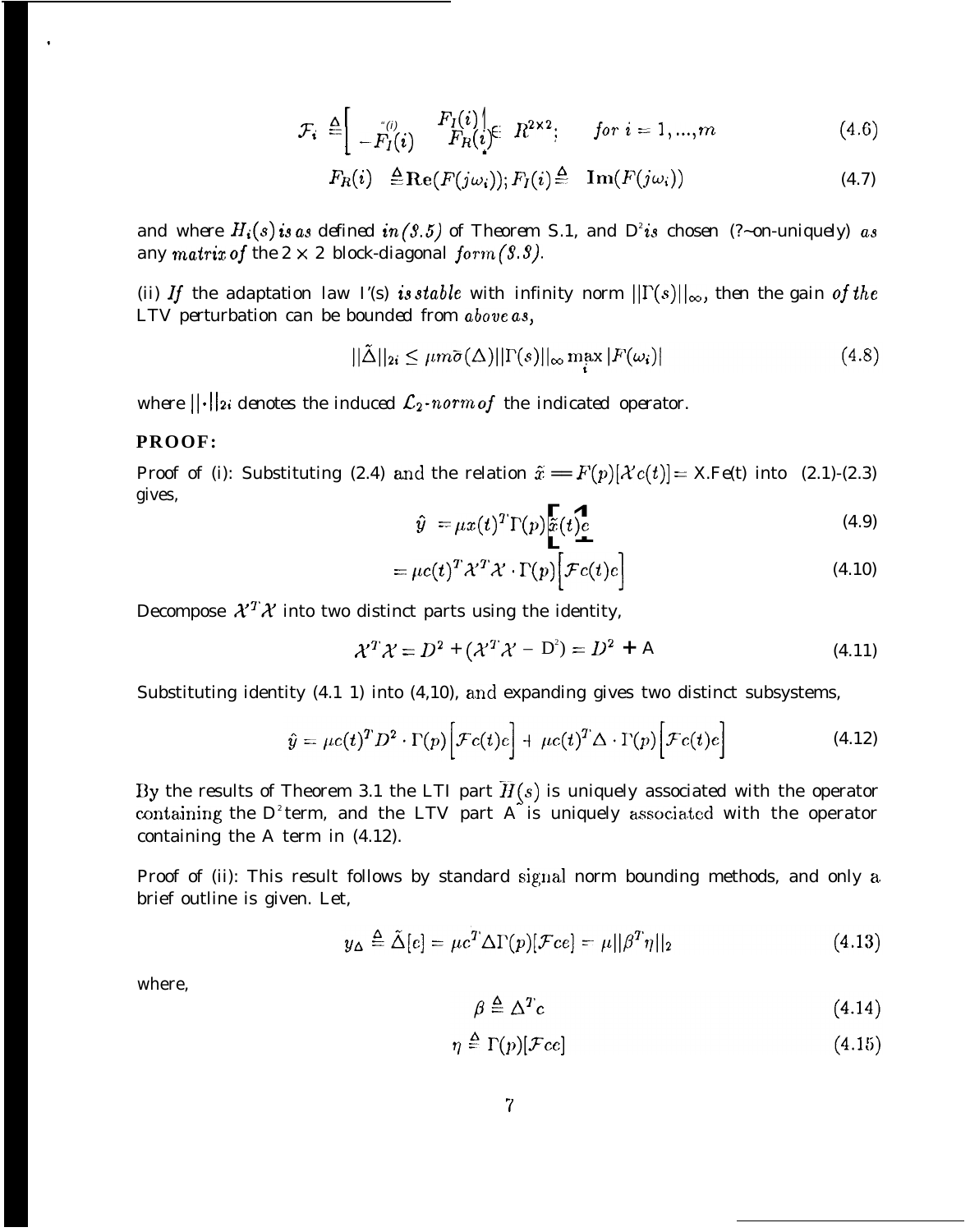and the 2-norm is defined as  $||x||_2 \triangleq \left[\int_0^\infty x^T x dt\right]^{\frac{1}{2}}$ . Then,

$$
||y_{\Delta}||_2 = \mu||\beta^T \eta||_2 \le \mu||\eta||_2 \max_{t} (\beta^T \beta)^{\frac{1}{2}}
$$
\n(4.16)

But it can be shown that,

$$
\max_{t} (\beta^T \beta)^{\frac{1}{2}} \le m^{\frac{1}{2}} \cdot \overline{\sigma}(\Delta) \tag{4.17}
$$

and,

.

$$
||\eta||_2 \le ||\Gamma(s)||_{\infty} m^{\frac{1}{2}} \max_{i} |F(\omega_i)| \cdot ||c||_2 \tag{4.18}
$$

Combining  $(4.16)(4.17)$  and  $(4.18)$  gives,

$$
||y_{\Delta}||_2 \leq \mu m \overline{\sigma}(\Delta) ||\Gamma(s)||_{\infty} \max_{i} |F(\omega_i)| \cdot ||e||_2 \tag{4.19}
$$

Hence,

$$
||\tilde{\Delta}||_{2i} \triangleq \sup_{e \in \mathcal{L}_2} \frac{||y_{\Delta}||_2}{||e||_2} \le \mu m \overline{\sigma}(\Delta) ||\Gamma(s)||_{\infty} \max_{i} |F(\omega_i)| \tag{4.20}
$$

which is the desired result,  $\blacksquare$ 

The LTI/LTV decomposition of  $H$  can be understood by the sequence of block diagram rearrangements shown in Figure 4.1. Specifically, Figure 4.1 Part a, shows the initial adaptive system with harmonic regressor; Part b. shows the matrix  $\mathcal X$  pushed through several scalar matrix blocks of the diagram; Part c, uses the identity  $\mathcal{X}^T \mathcal{X} = D^2 + (\mathcal{X}^T \mathcal{X} - D^2)$  $(D<sup>2</sup>)$  to split the diagram into two subsystems; and Part d. recognizes the upper subsystem as LTI and the lower subsystem as LTV (from Theorem 3,1) with the indicated norm bound,

**REMARK 4.1** The LTI/LTV decomposition in Theorem 4.1 is important for adaptive systems which do not exactly satisfy the XO condition. In this case, the adaptive system can be analyzed using modern robust control methods (i.e., small gain theorem) making use of the analytic expression (4.2) for the LT1 block II(s) and the norm bound (4,8) on the time-varying perturbation block A [15] [20], The induced  $\mathcal{L}_2$ -norm has been bounded here since it is consistent with the use of  $H_{\infty}$  theory for robustness analysis, However, other induced norms (e. g.,  $\mathcal{L}_p$ -norm,  $p = 1$  or  $3 \le p \le \infty$ ) can be similarly bounded and may be of interest for other types of analysis  $[19]$ ,  $\blacksquare$ 

**REMARK 4.2** The need for  $||\Gamma(s)||_{\infty}$  to exist in Theorem 4.1 (part ii) requires that the adaptive law uses some type of '{leakage" (cf., Ioannou and Kokotovic [8]). This condition is somewhat conservative in light of the fact that many adaptive laws without leakage arc known to be stable in closed-loop from separate Lyapunov stability arguments [12], Hence, it is conjectured that a less conservative norm-bound is possible which does not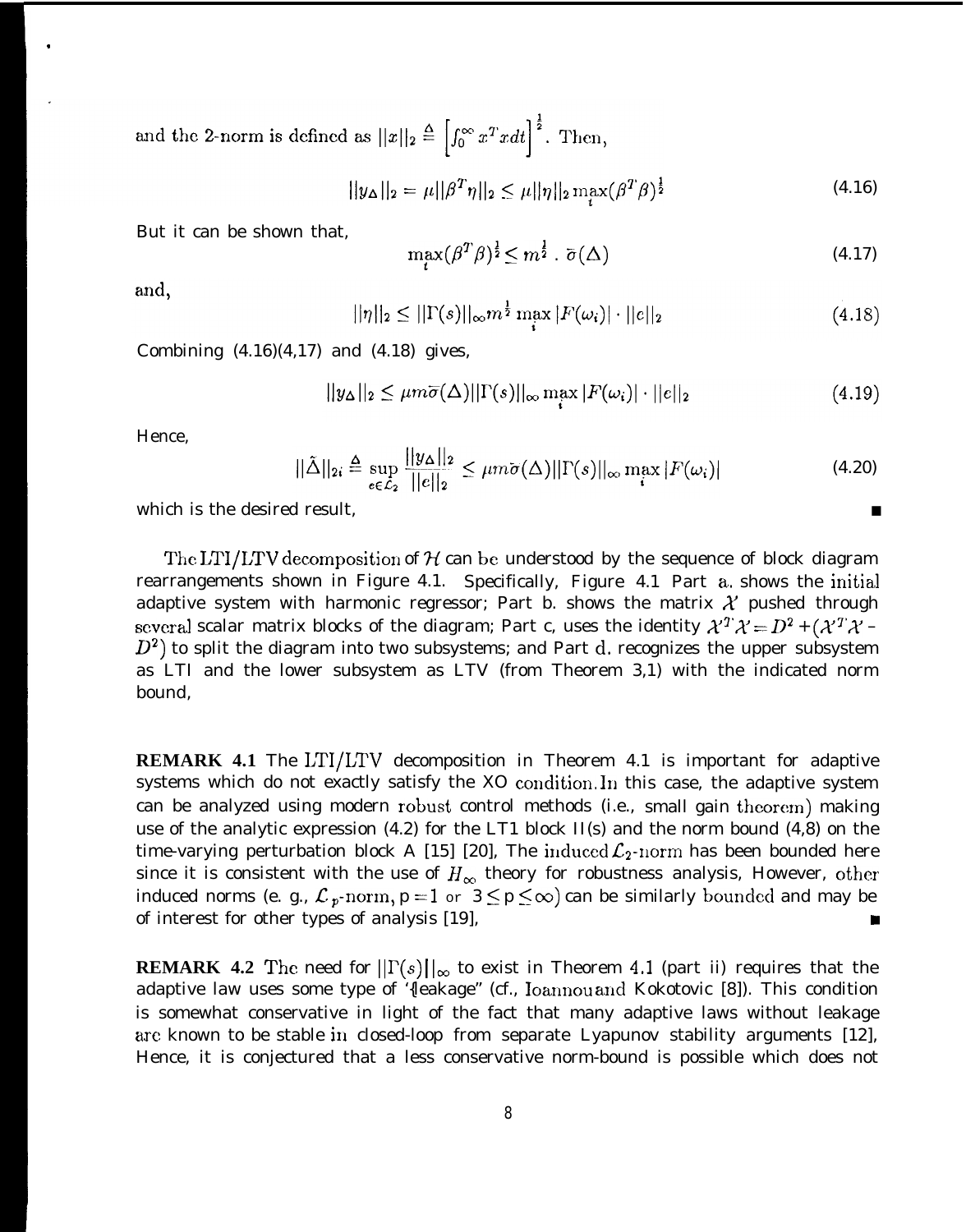

Figure 4,1: General LTI/LTV Decomposition of  $\mathcal H$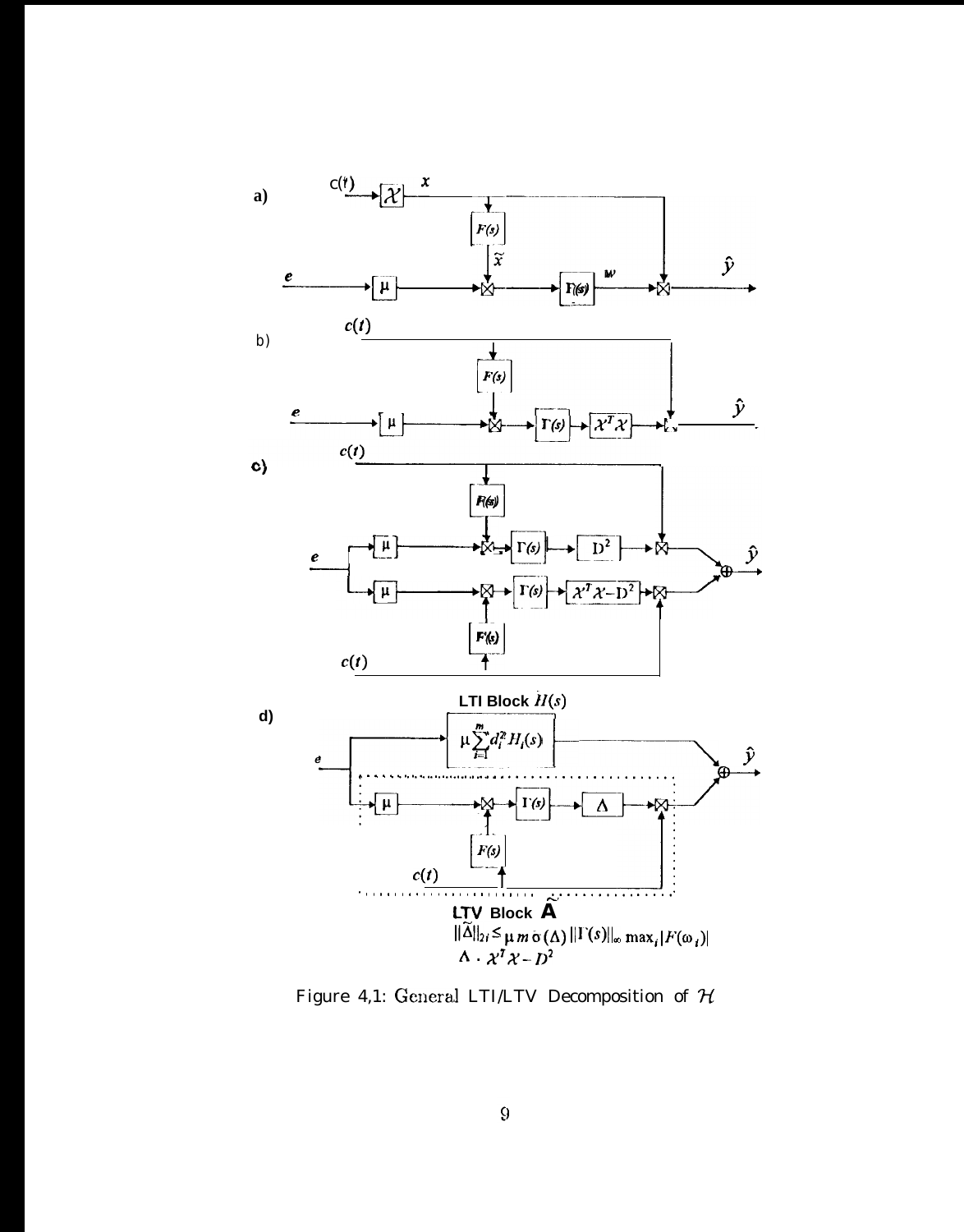require leakage. The search for such a bound (if it exists) is left as an open issue, However Theorem 4.1 will be applicable to most practical implementations since leakage is often added to ensure robustness.

## **5 OPTIMIZED NORM BOUNDS**

The decomposition as stated in Theorem 4.1 is only unique for a specified choice of  $D^2$ . Hence,  $D^2$  plays the role of a "multiplier" which should be optimized to capture "most" of the LTI character of the  $H$  operator in the LTI/LTV decomposition. The optimization problem will be addressed in this section,

The approach is to minimize the norm-bound (4.8) of the LTV operator over all possible  $D^2$  of the appropriate pairwise diagonal form (3.3). Since the matrix  $D^2$  only appears in the  $\bar{\sigma}(\Delta)$  term, this is equivalent to minimizing  $\bar{\sigma}(\lambda^T\lambda - D^2)$ . The problem is stated below and shown to lead to a convex linear matrix inequality (LMI) optimization problem.

**LEMMA 5.1 (LTV Norm-Bound Optimization)** *Consider the jollowing optimization problem,*

$$
\min_{\mathcal{D}} \bar{\sigma} \left( \mathcal{X}^T \mathcal{X} - \mathcal{D} \right) \tag{5.1}
$$

*wbject to,*

.

$$
\mathcal{D} \triangleq D^2 \triangleq \begin{bmatrix} d_1^2 \cdot I_{2 \times 2} & 0 & \dots & 0 \\ 0 & \ddots & \ddots & \vdots \\ \vdots & \ddots & \ddots & 0 \\ 0 & \dots & 0 & d_m^2 \cdot I_{2 \times 2} \end{bmatrix} \in R^{2m \times 2m} \tag{5.2}
$$
\n
$$
= 1 \qquad \text{where arbitrary scalars}
$$

where,  $d_i^2 \geq 0$ ,  $i = 1, \ldots, m$  are arbitrary scalars

Then the solution is given by solving the following equivalent convex, optimization prob*lem,*

$$
\min_{t,\mathcal{D}} t \tag{5.3}
$$

*Jubject to,*

$$
\begin{array}{ccc}\nt \cdot I & \mathcal{X}^T \mathcal{X} - \mathcal{D} & \longrightarrow & 0\\ \n\mathcal{X}^T \mathcal{X} - \mathcal{D} & t \cdot I & \longrightarrow & 0\end{array} \tag{5.4}
$$

$$
t > 0 \tag{5.5}
$$

$$
\mathcal{D} \geq 0 \tag{5.6}
$$

*where D is constrained to have the pairwisc diagonal structure (5.2)*

**PROOF:** Consider the related optimization problem,

$$
\min_{t} t \tag{5.7}
$$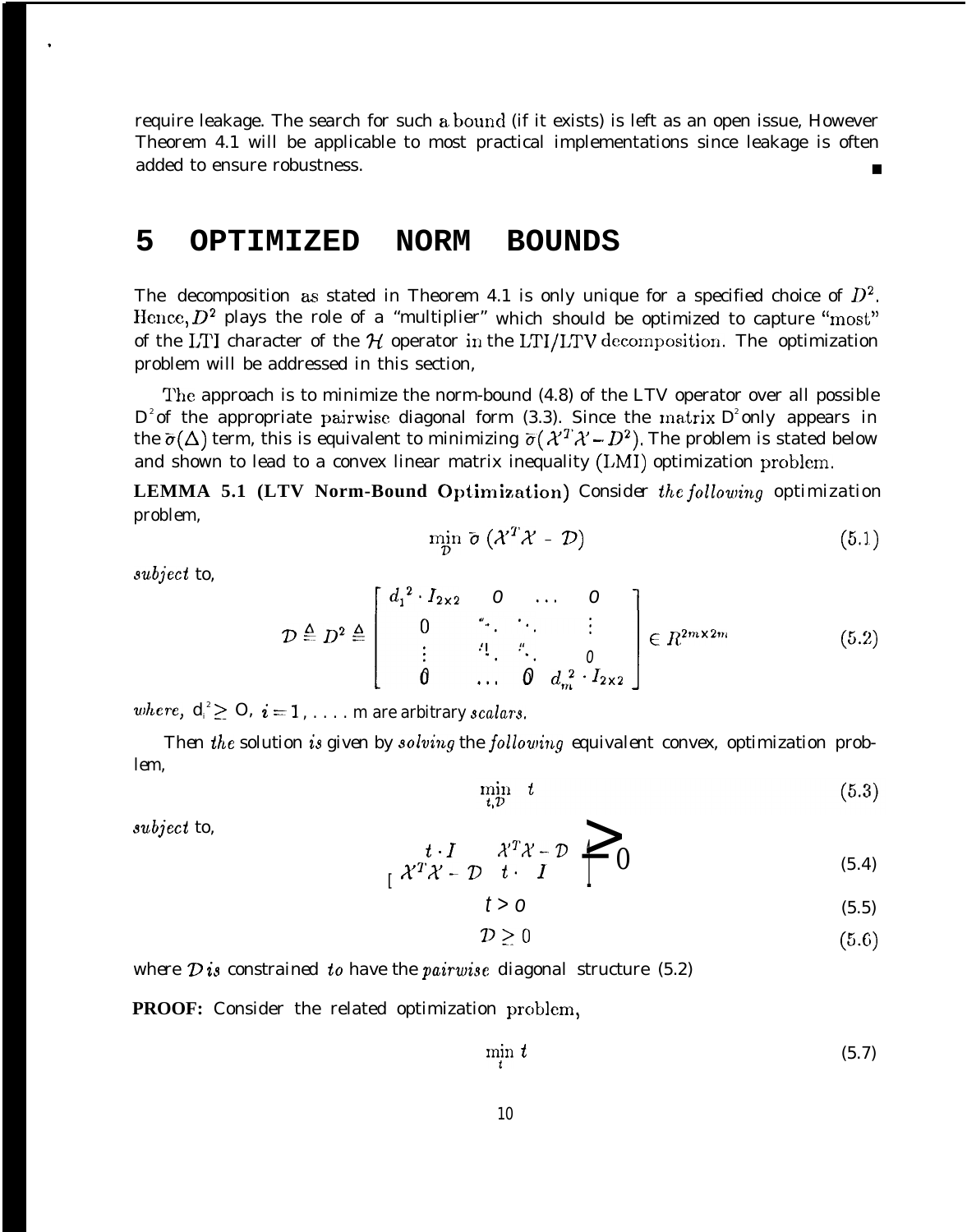subject to,

$$
\begin{bmatrix} t \cdot I & \mathcal{X}^T \mathcal{X} - \mathcal{D} \\ \mathcal{X}^T \mathcal{X} - \mathcal{D} & t \cdot I \end{bmatrix} \ge 0
$$
\n(5.8)

$$
t > 0 \tag{5.9}
$$

Е

Given  $t > 0$ , inequality (5.8) is known to be equivalent to S  $\geq$  O where S is the Schur complement  $t - (\lambda^T \lambda^T - \mathcal{D})^T (t^{-1} \cdot I) (\lambda^T \lambda^T - \mathcal{D})$  (cf., [3]), But inequality S  $\geq 0$  is equivalent to the inequality  $t^2 \geq (\mathcal{X}^T\mathcal{X} - \mathcal{D})^T(\mathcal{X}^T\mathcal{X} - \mathrm{D})$ , which is minimized by  $t = \bar{\sigma}(\mathcal{X}^T\mathcal{X} - \mathcal{D})$ . The result of the lemma follows by further optimizing this solution over  $D$  with the constraint  $D\geq 0$ .

The optimization problem  $(5.3)-(5.6)$  is in a standard form of a linear objective function with LMI constraints. As such, it can be solved using many available software packages for LMI problems, such as the LMI Control Toolbox [6] which implements the Projective Algorithm of Nesterov and Nemirovskii [13][14].

For single-tone problems, the optimal  $D^2 = d^2 \cdot 1$  can be found analytically.

**LEMMA 5.2 (Single-Tone Case)** Consider the optimization problem,

$$
\min_{d^2} \overline{\sigma} \big( \mathcal{X}^T \mathcal{X} - d^2 \cdot I_{2 \times 2} \big) \tag{5.10}
$$

where  $d \geq 0$  is an arbitrary scalar.

*Then the solution*  $d^2$  *is given by the average of the diagonals of*  $\mathcal{X}^T \mathcal{X}$ *, i.e.,* 

$$
d^{-2} \stackrel{\Delta}{=} \frac{1}{2}(m^{11} + m^{22})
$$
\n(5.11)

wh ere,

— .

$$
\mathcal{X}^T \mathcal{X} \triangleq \mathcal{M} \tag{5.12}
$$

$$
\mathcal{M} \triangleq \left[ \begin{array}{cc} m^{11} & m^{12} \\ m^{21} & m^{22} \end{array} \right] \in R^{2 \times 2} \tag{5.13}
$$

**PROOF:** The singular values  $\sigma_1, \sigma_2$  of the 2 x 2 symmetric matrix A  $= \mathcal{X}^T \mathcal{X} - d^2$ , I can be written in terms of its eigenvalues as,

$$
\sigma_i(\Delta) = |\lambda_i(\Delta)| = |\alpha_i(\mathcal{X}^T \mathcal{X}) - d^2|, i = 1, 2
$$
\n(5.14.)

where  $\lambda_i(\Delta)$  denotes an eigenvalue of A and  $\alpha_i(\mathcal{X}^T\mathcal{X})$  denotes an eigenvalue of  $\mathcal{X}^T\mathcal{X}$ . Here, the cigenvalues  $\lambda_i$  and  $\alpha_i$  arc related by the shift in the complex plane i.e.,  $\lambda_i$ .  $\alpha_i - d^2$ ,  $i = 1, 2$ . Hence as *d is* increased, the  $\lambda_i$  are determined by shifting the (nonegative real) cigenvalues  $\alpha_i$  to the left along the real axis a distance of  $d^e$ , The quantity  $\overline{\sigma}(\Delta)$  =  $max(|\lambda_1|, 1_{\leq 1})$  is clearly minimized at the point where  $\lambda_1 = -\lambda_2$ , or equivalent] y where,

$$
d^{2} = (\alpha_{1} + \alpha_{2})/2 = Trace(\mathcal{X}^{T}\mathcal{X})/2
$$
\n(5.15)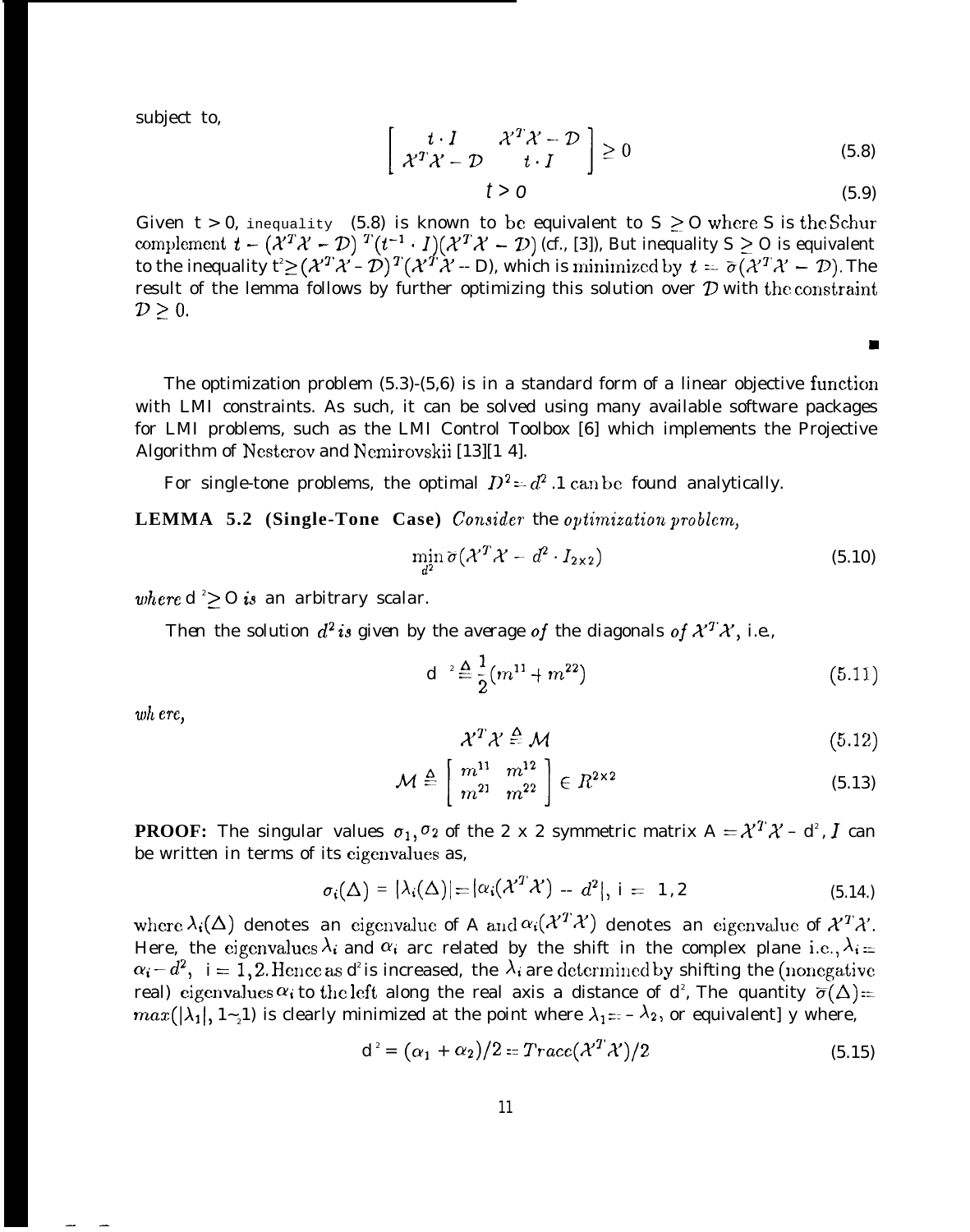which is the desired result (5.11).

### **EXAMPLE** 6

Consider the gradient adaptive algorithm with leakage, i.e.,

$$
\dot{w} = -\sigma w + x(t)e(t) \tag{6.1}
$$

for some value of the leakage parameter  $\sigma \ge 0$ . This corresponds to the choice  $\Gamma(s)$  =  $1/(s + \sigma)$ , F(s) = 1 in the adaptive system (2.1)-(2.5).

The ideal sine/cosine regressor is defined by,

$$
x = \frac{\sin \omega_1 t}{\cos \omega_1 t}
$$

Since  $x = \mathcal{X}_1$   $c(t)$  with  $\mathcal{X}_1 = diag[1, y]$  it follows that the XO condition  $\mathcal{X}_1^T \mathcal{X}_1 = D^2$  is satisfied exactly with confluence matrix  $D^2 = diag[1, 1]$ . Using the results from Corollary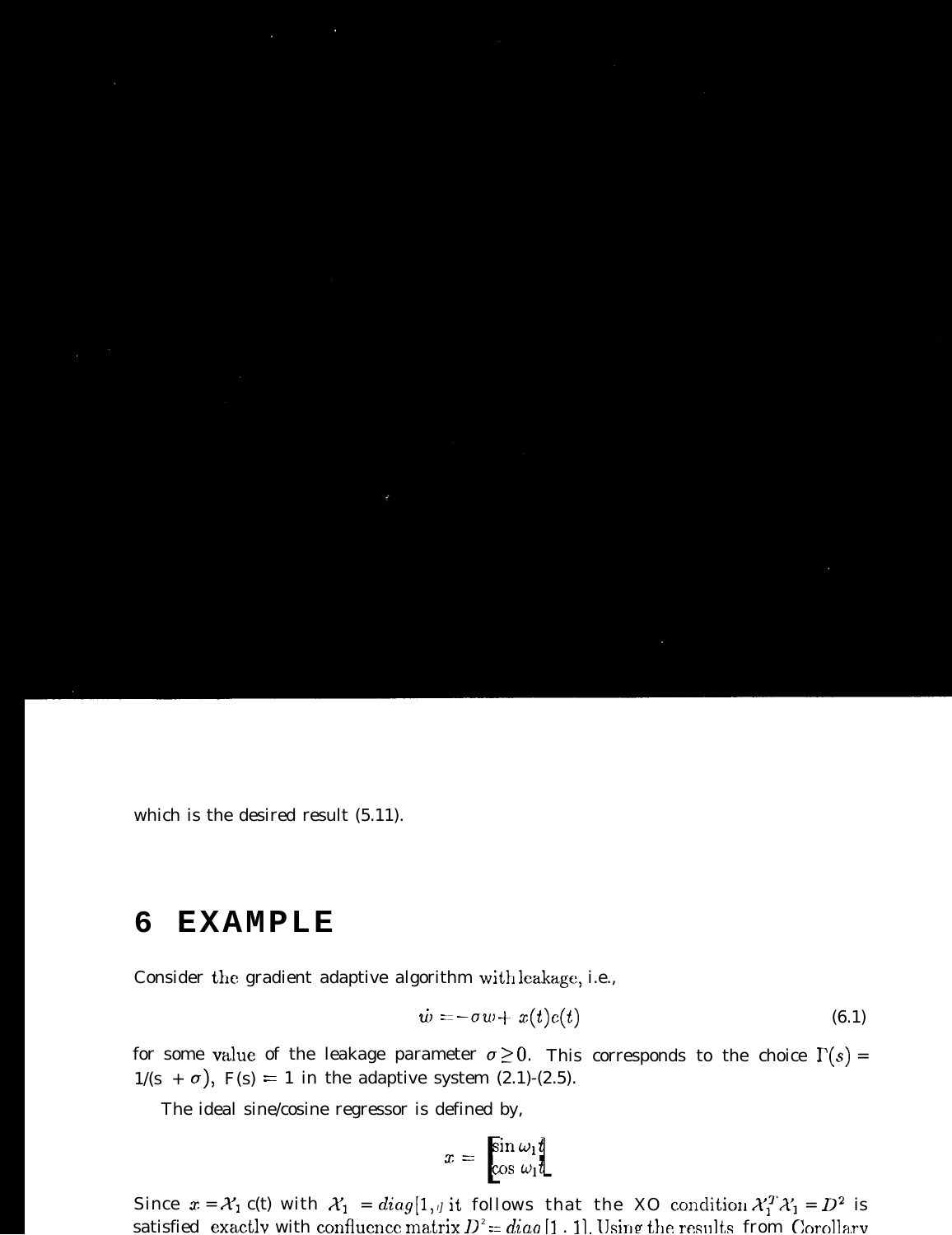Hence, by the LTI/LTV decomposition the adaptive system is representable by a parallel connection of the LTI Mock  $\overline{H}(s)$  given in (6.2) and an LTV perturbation block A with induced 2-riorm bound,

$$
\|\tilde{\Delta}\|_{2i} \le \mu m \tilde{\sigma}(\Delta) ||\Gamma(s)||_{\infty} |F(j\omega_1)|
$$
  
= 
$$
\frac{\mu}{\sigma} \left(\frac{\epsilon^2}{4} \cos^2(\theta) + \sin^2(\theta)\right)^{\frac{1}{2}}
$$

It is seen that as  $\epsilon \rightarrow 0$  and  $\theta \rightarrow 0$ , the norm bound A goes to zero, which ensures a pure LTI representation in the limiting case of a. perfect regressor implementation. For finite  $\epsilon$  and  $\theta$  the, above LTI/LTV decomposition is amenable to analysis using standard robust control methods.

# **7 CONCLUSIONS**

.

#

This paper provides an alternative representation of adaptive feedforward systems with sinusoidal regressors. Specifically, the LTI/LTV Decomposition Theorem is proved which decomposes the adaptive system into a parallel connection of an LT1 subsystem and an LTV subsystem. An explicit norm-bound is established on the LTV subsystem, to enable the use of robust control methods applicable to LT1 systems with norm-bounded perturbations.

The LTI/LTV decomposition is unique up to the choice of a certain multiplier matrix  $D^2$ . This multiplier is ideally chosen to minimize the norm-bound on the LTV operator, It was shown that the optimal multiplier could be found by solving a related convex programming problem involving a linear matrix inequality, The LM1 problem is readily solved using available software. For the single-tone case, an analytic solution was provided.

A simple example was given to demonstrate the main ideas, using a regressor constructed from a non-ideal sine/cosine basis. The system was optimally decomposed into LTI and LTV subsystems, indicating that the LTV perturbation is on the order of phase and amplitude perturbations in the regressor. As desired, a perfect LT1 representation is recovered in the limit as the phase and gain distortions became small,

The LT1/LTV representation is significantly different from other representations of adaptive systems which typically require the usc of Lyapuncw and Hyperstability methods for adaptive control analysis [12]. In contrast, the LTI/LTV representation can be analyzed and designed using modern robust control tools applicable to L'T1 systems with norm-bounded perturbations, It is hoped that this will open up a new understanding of how such adaptive systems work and speed up their reduction to practice.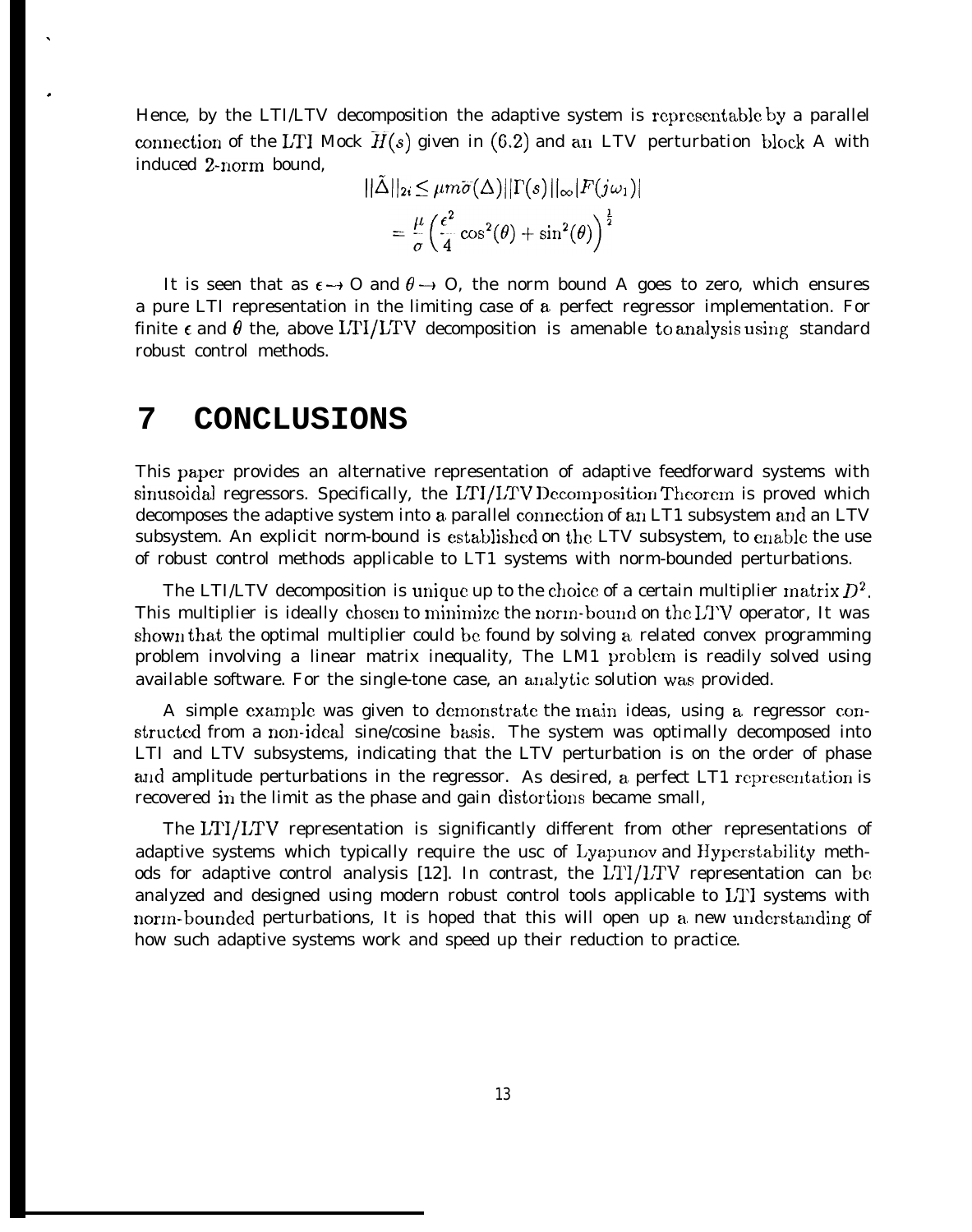### **ACKNOWLEDGEMENTS** 8

Acknowledgements to the JPL Interferometer Technology Program under the direction of Dr. R. Laskin for supporting this research. Thanks to Dr. J. Spanos and Dr. Z. Rahman of JPL for many stimulating technical discussions, and to Dr. M. Mesbahi of JPL for discussion leading to the LMI formulation used in Lemma 5.1. This research was performed at the Jet Propulsion Laboratory, California Institute of Technology, under contract with the National Aeronautics and Space Administration.

# References

- [1] D.S. Bayard, A General Theory of Linear Time Invariant Adaptive Feedforward Systems with Harmonic Regressors. Jet Propulsion Laboratory, Internal Document JPL 1>-13556, April 1'2, 1996,
- [2] D.S. Bayard, "Necessary and sufficient conditions for LTI representations of adaptive systems with sinusoidal regressors," submitted to the American Control Conference,  $1997<sub>o</sub>$
- [3] S. Boyd, L.E. Ghaoui, E. Feron, and V. Balakrishnan, Linear Matrix Inequalities in System and control Theory. Studies in Mathematics, Vol.15, SIAM Publishers, Philadelphia, 1994.
- [4] J.C. Burgess, "Active sound control in a duct: A computer simulation, " J. Acoust. Sot. Amer., vol. 70, pp. 715-726, Sept. 1981.
- [5] S.J. Elliott, I.M. Stothers, and P.A. Nelson, "A multiple error LMS algorithm and its application to the active control of sound and vibration," IEEE Trans. Acoustics, Speech and Signal Processing, vol. ASSP-35, no. 10, pp. 1423-1434, October 1987,
- [6] P. Gahinet, A. Nemirovskii, A.J. Laub, and M. Chilali, The LMI Control Toolbox., Beta-release, The MathWorks III C., November 1994.
- [7] J.R. Clover, Jr., "Adaptive noise cancelling applied to sinusoidal interferences," IEEE Trans. Acoustics, Speech and Signal Processing, vol. 25, no. 6, 484-491, December 1977
- [8] P.A. Ioannou and P.V. Kokotovic, Adaptive Systems with Reduced Models. New York: Springer-Verlag, 1983,
- [9] R.V. Monopoli, "Model reference adaptive control with an augmented error signal," IEEE Trans. Automatic Control, vol. 19, pp.474-484, 1974.